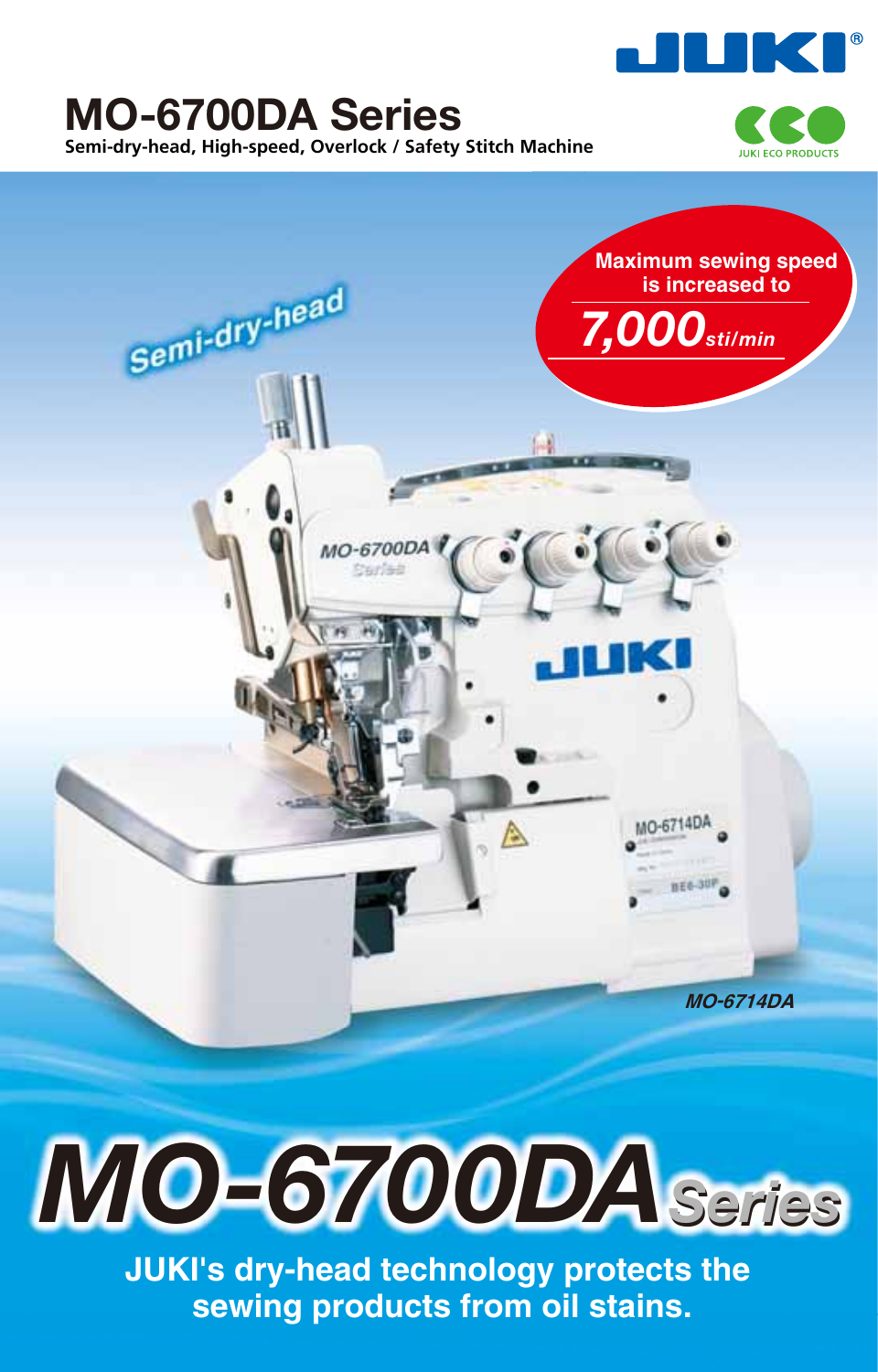# *MO-6700DASeries*

## Best selling machine to eliminate oil stains on the sewing product.

JUKI's cutting-edge dry-head technology has been introduced to the MO-6700S, which has an established reputation for its excellent seam quality and higher productivity.

Only the parts which mainly contribute to oil splashes are improved to have dry mechanisms to create the semi-dry-head overlock machine, MO6700DA series. The MO-6700DA Series is the best selling machine to eliminate oil stains on the sewing product.





## **Oil stains on the sewing product are eliminated. Oil stains on the sewing product are eliminated.**

●Oil splashes are substantially reduced to eliminate oil stains on sewing products, thereby upgrading the finished quality.

●The frequency of stain removal or re-sewing is reduced.

●The machine achieves a practical maximum sewing speed of 7,000sti/min.

## **Cutting-edge dry technology for achieving a lubrication-free mechanism. Cutting-edge dry technology for achieving a lubrication-free mechanism.**

●The needle bar mechanism and upper looper mechanism have been re-designed to require no lubrication.

●The most-advanced dry technologies, such as the special surface treatment applied to the major drive unit and the grease feeding method, contribute to higher durability. The machine does not splash oil after a long-period of use. The grease filler openings are newly provided for the sewing machine on two locations, i.e., one on the upper looper component and the other on the sewing machine frame, thereby improving maintainability.



**JUKI ECO PRODUCTS** The MO-6700DA is an eco-friendly product which complies with JUKI ECO PRODUCTS standards for protecting the environment.



The sewing machine complies with the "Juki Group Green Procurement Guidelines" on the use of hazardous substances, which is stricter than other restrictions, such as those of the RoHS Directive.

For details of JUKI ECO PRODUCTS, refer to: http://www.juki.co.jp/eco\_e/index.html

The RoHS Directive is an EU Directive limiting the use of 6 hazardous substances (lead, hexavelent chronium, mercury, cadmium, PBB and PBDE) in electrical and electronic equipment.<br>The Juki Green Procurement Guideline is t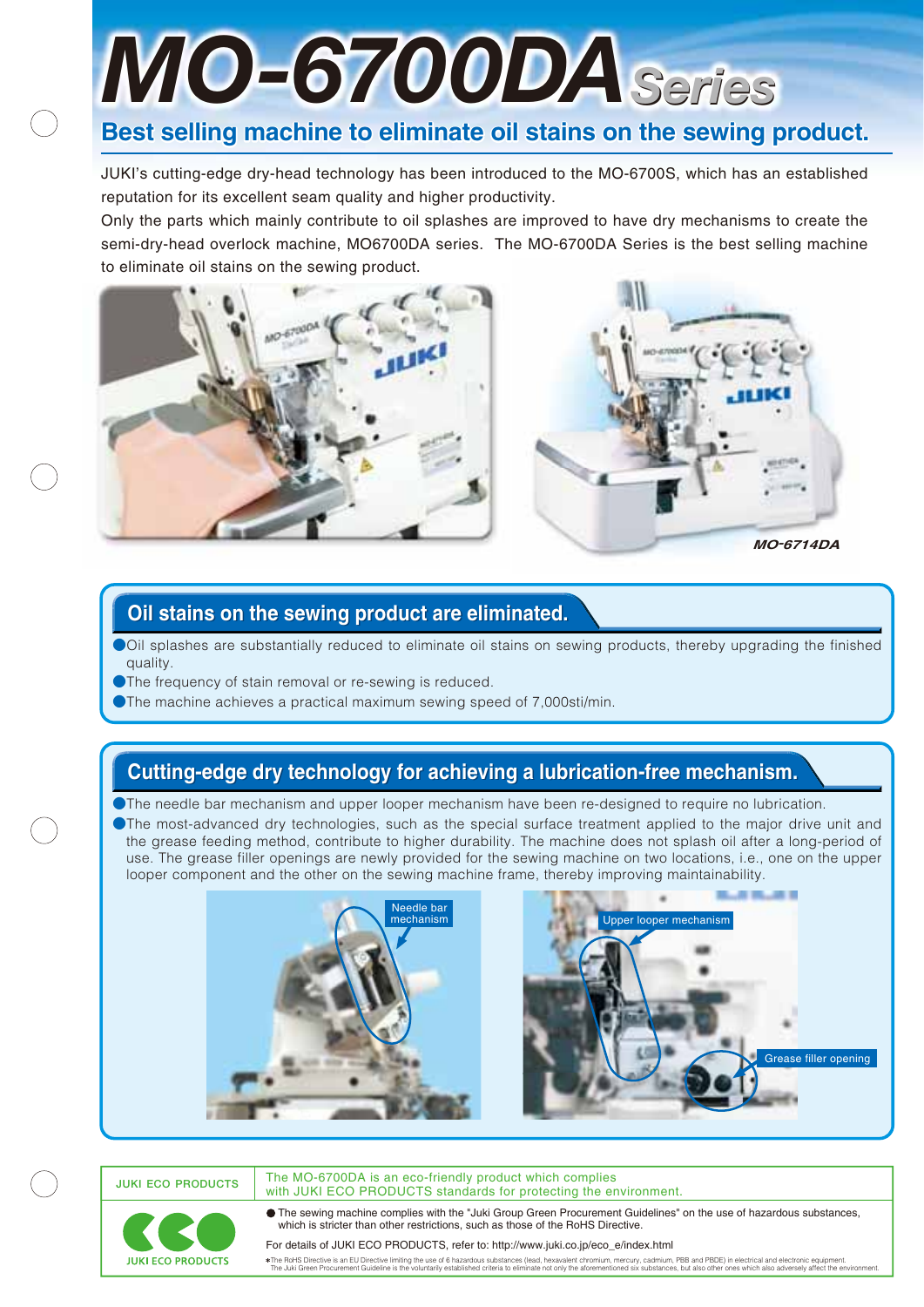## **SUBCLASS MACHINE LIST** A variety of subclass machines is available.



#### **<1-needle overlock>**

#### ●**For runstitching in general fabric**

|    | MO-6704DA-0E4-300 |            |   |   | 4.0 |  | $1:0.7 \sim 1:2$ | $DC \times 27$ #11 | 7,000 |                    |
|----|-------------------|------------|---|---|-----|--|------------------|--------------------|-------|--------------------|
|    | MO-6704DA-0E4-307 | $\sim$ M   | 3 |   | 4.0 |  | $1:0.7 \sim 1:2$ | $DC \times 27$ #11 | 7,000 | Upper looper       |
|    | MO-6704DA-0F4-307 |            | 3 | – | 4.8 |  | $1:0.7 \sim 1:2$ | DC×27 #11          | 7,000 | high throw type    |
| LA | MO-6704DA-0E4-40H | $M \sim H$ | 3 | — | 4.0 |  | $1:0.7 \sim 1:2$ | DC × 27 #11        | 7,000 | Upper looper extra |
|    | MO-6704DA-0F6-50H |            | 3 |   | 4.8 |  | $1:0.7 \sim 1:2$ | $DC \times 27$ #14 | 7,000 | high throw type    |

#### ●**For blind hemming** L121: Blind stitch hemming attachment

|  | MO-6705DA-0D4-210/<br><b>SOUTH AND IN</b><br>LILI<br>$\rightarrow$ | $\sim$<br>$\sim$ M<br>- |  | ๛ |  | $\Omega$<br>ے.ب | $\sim$<br>∸ |  | $\sim$ 1<br>. . <u>.</u><br>$\cdots$ | ວ.ວ | $\cdot$ $\vee$ $2$<br>#9∣<br>$DC \times 27$ | 7,000 |  |
|--|--------------------------------------------------------------------|-------------------------|--|---|--|-----------------|-------------|--|--------------------------------------|-----|---------------------------------------------|-------|--|
|--|--------------------------------------------------------------------|-------------------------|--|---|--|-----------------|-------------|--|--------------------------------------|-----|---------------------------------------------|-------|--|

#### ●**For rolled hemming (folded downward)**

| 50<br>IMO-67<br>'04DA-0A4- | $-$<br>$\sim$<br>⊢ | $\overline{\phantom{0}}$<br>ີ | <b>U.U</b> | ⌒<br>- |   | $\cdot$ $\sim$ | #8          | 7,000 |  |
|----------------------------|--------------------|-------------------------------|------------|--------|---|----------------|-------------|-------|--|
| MO-6704DA-0A5-150          | __<br>-            | $\overline{\phantom{0}}$      | $\cdot$ .  |        | д | $\cdot$ $\sim$ | #8<br>UGX 1 | 000,  |  |

### **<2-needle overlock>**

#### ●**For runstitching in general fabric**

|               | MO-6714DA-BE6-207  | $EL \sim L$ | 2              | 4              | 2.0 | 4.0 | 3 | $\overline{4}$ | $1:0.7 \sim 1:2$ | 6.5 | $DC \times 27 \neq 9$    | 7,000 |                                         |
|---------------|--------------------|-------------|----------------|----------------|-----|-----|---|----------------|------------------|-----|--------------------------|-------|-----------------------------------------|
|               | MO-6714DA-BD6-307  | $~\sim$ M   | $\overline{c}$ | $\overline{4}$ | 2.0 | 3.2 | 3 | 4              | $1:0.7 \sim 1:2$ | 6.5 | $DC \times 27$ #11       | 7.000 | Upper looper<br>high throw type         |
|               | MO-6714DA-BE6-307  |             | 2              | 4              | 2.0 | 4.0 | 3 | 4              | $1:0.7 \sim 1:2$ | 6.5 | $DC \times 27$ #11       | 7.000 |                                         |
| <b>QUINTY</b> | MO-6714DA-BE6-40H  | $M \sim H$  | $\overline{2}$ | 4              | 2.0 | 4.0 | 3 | 4              | $1:0.7 \sim 1:2$ | 6.5 | $DC \times 27$ #11 7.000 |       | Upper looper extra<br>high throw type   |
|               | MO-6712DA-DF6-50F  |             | $\overline{c}$ | 4              | 3.2 | 4.8 | 3 | 4              | $1:0.7 \sim 1:2$ | 6.5 |                          |       | $DC \times 27$ #14 7.000 For swim suits |
|               | MO-6714DA-BB6-30P  |             | 2              | 4              | 2.0 | 2.0 | 3 | 4              | $1:0.7 \sim 1:2$ | 6.5 | $DC \times 27$ #11       | 7.000 |                                         |
|               | MO-6714DA-BD6-30PL | $L \sim M$  | $\mathcal{P}$  | 4              | 2.0 | 3.2 | 3 | 4              | $1:0.7 \sim 1:2$ | 6.5 | $DC \times 27$ #11       | 7,000 | Anti-material-slip                      |
|               | MO-6714DA-BE6-30P  |             | $\overline{c}$ | 4              | 2.0 | 4.0 | 3 | 4              | $1:0.7 \sim 1:2$ | 6.5 | $DC \times 27$ #11       | 7.000 |                                         |

#### **• For gathering** S162: Swing-type gathering device (manual-lever operated)

| .000<br>$DC \times$<br>$~\sim$ M<br>4.U<br>Z.U<br>U.L<br>ن. ب<br>. u<br>$\mathscr{A}$<br>-<br>high<br>throw<br>type<br>ےں ر د<br>$\sim$ |
|-----------------------------------------------------------------------------------------------------------------------------------------|
|-----------------------------------------------------------------------------------------------------------------------------------------|

**• For tape attaching** G39: Tape attaching presser foot Q141: Tape guide

|                 | MO-6714DA-BE6-24H/<br>G39/0141 | $EL \sim L$ | 2              | 4 | 2.0 | 4.0 | 3 | 4              | $1:0.7 \sim 1:2$ | 7              | $DC \times 27 \#9$ | 7,000 | Upper looper extra<br>high throw type |
|-----------------|--------------------------------|-------------|----------------|---|-----|-----|---|----------------|------------------|----------------|--------------------|-------|---------------------------------------|
|                 | MO-6714DA-BD6-347/<br>G39/0141 |             | $\overline{2}$ | 4 | 2.0 | 3.2 | 3 | $\overline{4}$ | $1:0.7 \sim 1:2$ | 7              | $DC \times 27$ #11 | 7.000 | Upper looper                          |
| <b>Camarino</b> | MO-6714DA-BE6-347/<br>G39/0141 |             | $\overline{2}$ | 4 | 2.0 | 4.0 | 3 | 4              | $1:0.7 \sim 1:2$ | 7              | $DC \times 27$ #11 | 7.000 | high throw type                       |
|                 | MO-6714DA-BD6-34H/<br>G39/0141 | $M \sim H$  | $\overline{2}$ | 4 | 2.0 | 3.2 | 3 | $\overline{4}$ | $1:0.7 \sim 1:2$ | 7              | $DC \times 27$ #11 | 7.000 |                                       |
|                 | MO-6714DA-BE6-34H/<br>G39/0141 |             | $\overline{2}$ | 4 | 2.0 | 4.0 | 3 | 4              | $1:0.7 \sim 1:2$ | $\overline{7}$ | $DC \times 27$ #11 | 7,000 | Upper looper extra<br>high throw type |
|                 | MO-6714DA-BE6-44H/<br>G39/0141 |             | $\overline{c}$ | 4 | 2.0 | 4.0 | 3 | 4              | $1:0.7 \sim 1:2$ | 7              | $DC \times 27$ #14 | 7.000 |                                       |



●**Blind hemming MO-6705DA-0D4-210/L121** (L121: Blind stitch hemming attachment)



●**Gathering MO-6714DA-BE6-327/S162** (S162: Swing-type gathering device, manual-lever operated)



●**Rolling in tape MO-6745DA-FF4-360/N077** (N077: Clean finish top and bottom)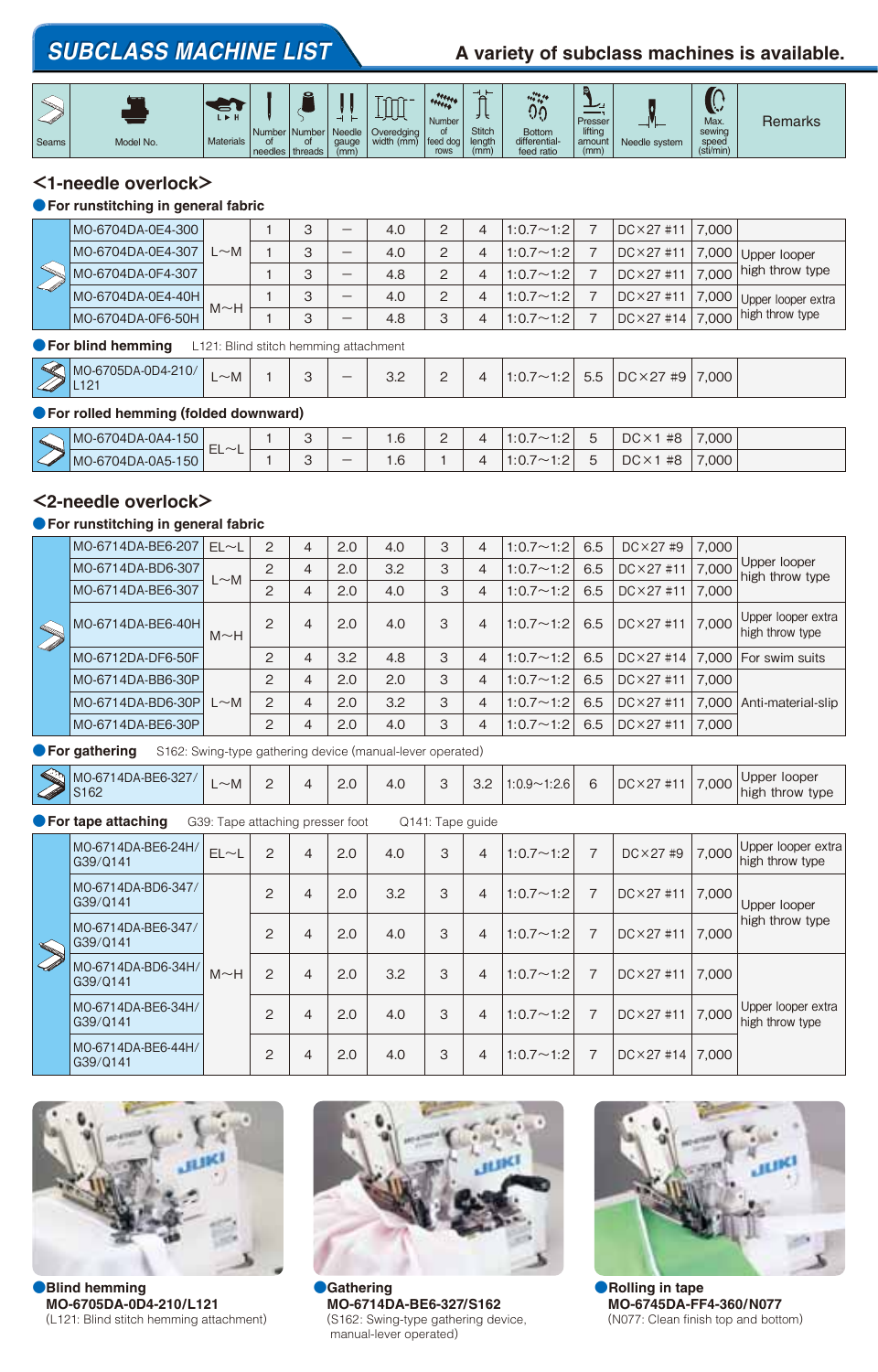

### **<Safety stitching>**

**• For runstitching in general fabric** E35: Latch for changing overedging width

|                 | MO-6716DA-DE4-300         |            | 2              | 5 | 3.2 | 4.0 | 2   | 4 | $1:0.7 \sim 1:2$ | $\overline{7}$   | $DC \times 27$ #11 | 7,000              |                                       |                                 |
|-----------------|---------------------------|------------|----------------|---|-----|-----|-----|---|------------------|------------------|--------------------|--------------------|---------------------------------------|---------------------------------|
|                 | MO-6716DA-DE6-307         | $L \sim M$ | 2              | 5 | 3.2 | 4.0 | 3   | 4 | $1:0.7 \sim 1:2$ | $\overline{7}$   | $DC \times 27$ #11 | 7,000              | Upper looper                          |                                 |
|                 | MO-6716DA-DF4-307         |            | $\overline{2}$ | 5 | 3.2 | 4.8 | 2   | 4 | $1:0.7 \sim 1:2$ | $\overline{7}$   | $DC \times 27$ #11 | 7,000              | high throw type                       |                                 |
|                 | MO-6716DA-DE4-40H         |            | 2              | 5 | 3.2 | 4.0 | 2   | 4 | $1:0.7 \sim 1:2$ | 7                | $DC \times 27$ #11 | 7,000              |                                       |                                 |
|                 | MO-6716DA-DE4-40H/<br>E35 |            | $\overline{2}$ | 5 | 3.2 | 4.0 | 2   | 4 | $1:0.7 \sim 1:2$ | $\overline{7}$   | $DC \times 27$ #11 | 7,000              | Upper looper extra<br>high throw type |                                 |
|                 | MO-6716DA-DE6-40H         |            | 2              | 5 | 3.2 | 4.0 | 3   | 4 | $1:0.7 \sim 1:2$ | $\overline{7}$   | $DC \times 27$ #11 | 7,000              |                                       |                                 |
| <b>Campbell</b> | MO-6716DA-FF6-307         | $M \sim H$ |                | 2 | 5   | 4.8 | 4.8 | 3 | $\overline{4}$   | $1:0.7 \sim 1:2$ | $\overline{7}$     | $DC \times 27$ #11 | 7.000                                 | Upper looper<br>high throw type |
|                 | MO-6716DA-FF6-40H         |            | 2              | 5 | 4.8 | 4.8 | 3   | 4 | $1:0.7 \sim 1:2$ | $\overline{7}$   | $DC \times 27$ #11 | 7,000              |                                       |                                 |
|                 | MO-6716DA-FF6-50H         |            | 2              | 5 | 4.8 | 4.8 | 3   | 4 | $1:0.7 \sim 1:2$ | 6.5              | $DC \times 27$ #16 | 7,000              | Upper looper extra<br>high throw type |                                 |
|                 | MO-6716DA-FH6-50H         |            | 2              | 5 | 4.8 | 6.4 | 3   | 4 | $1:0.7 \sim 1:2$ | 6.5              | $DC \times 27$ #16 | 7,000              |                                       |                                 |
|                 | MO-6716DA-DE4-30P         |            | 2              | 5 | 3.2 | 4.0 | 2   | 4 | $1:0.7 \sim 1:2$ | $\overline{7}$   | $DC \times 27$ #11 | 7,000              | Anti-material-slip                    |                                 |
|                 | MO-6716DA-FF4-30P         | $L \sim M$ | 2              | 5 | 4.8 | 4.8 | 2   | 4 | $1:0.7 \sim 1:2$ | $\overline{7}$   | $DC \times 27$ #11 | 7,000              |                                       |                                 |

#### **• For gathering** S159: Swing-type gathering device (interlocked with pedal)

#### **• For rolling-in tape** N077: Clean finish top and bottom

| $\sim$                          | -<br>____                 | ____           | . |                  |     |          |                                    |  |       |                                                              |
|---------------------------------|---------------------------|----------------|---|------------------|-----|----------|------------------------------------|--|-------|--------------------------------------------------------------|
| $\Rightarrow$<br><b>Control</b> | MO-6745DA-FF4-360/<br>N07 | $~\sim$ M<br>- |   | $\Omega$<br>т. с | 4.8 | <u>_</u> | $\overline{\phantom{a}}$<br>. v. . |  | 7,000 | 2-needle type for<br>  double-chainstitc<br>h on pocket bags |
|                                 |                           |                |   |                  |     |          |                                    |  |       |                                                              |

#### ●**3-needle safety stitching**

|                   |                   | -          |        |                                        |            |                 |                |     |                    |                        |                          |
|-------------------|-------------------|------------|--------|----------------------------------------|------------|-----------------|----------------|-----|--------------------|------------------------|--------------------------|
|                   | MO-6743DA-1D6-40H |            | ⌒<br>๛ | $\cdot$ $\cap$ $\cap$<br>14.8+<br>۰z.u | ר כ<br>ے.ت | ⌒<br>ں          | $\cdot$ .      | 6.5 | $DC \times 27$ #1  | 000.5<br>$\rightarrow$ | extra<br>Upper<br>looper |
| <b>Contractor</b> | MO-6743DA-2D6-40H | $M \sim H$ | $\sim$ | -2.U<br>O.Z                            | ר כ<br>ے.ت | $\sqrt{2}$<br>ں | .<br>$\cdot$ . | 6.5 | $DC \times 27$ #11 | 000                    | high throw type          |

\*"sti/min" stands for "Stitches per Minute."

## **Anti-material-slip type**

The sewing machine is fully equipped with adjusting devices and provisions to effectively prevent puckering of difficult-to-sew materials or new-generation materials. The operator is able to produce beautifully finished highquality seams without conducting difficult adjustments.

- The locus of feed and feed timing are selected to offer optimum conditions for sewing light-weight materials.
- ●The machine comes as standard with a low-pressure presser foot that is exclusively designed for light-weight materials and is able to remarkably handle small curves of the material. The presser foot helps the operator control lighter-weight material smoothly on the machine.

## *MO-6714DA-□□□-30P MO-6716DA-□□□-30P*

The feed mechanism feeds double chainstitch looper thread with consistency, even under a low tension. (Safety stitch machine)

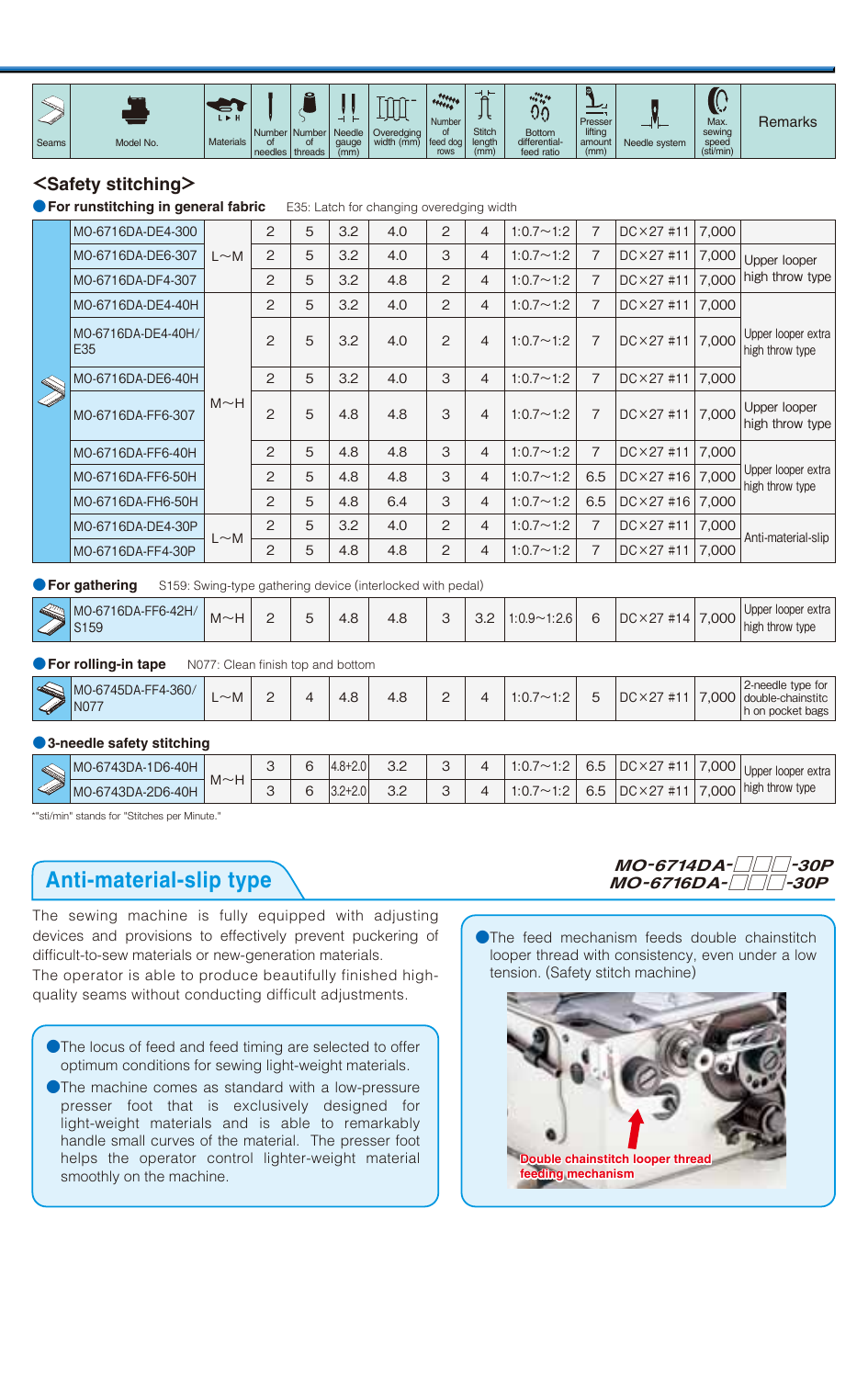## ■*DEVICES AND ATTACHMENTS*

Existing devices, attachments and gauges for the conventional MO-6000 Series are applicable to the MO-6700DA Series.

| Modell       | Part No.                           | <b>Description</b>                                                 |                              |  |  |  |  |  |  |
|--------------|------------------------------------|--------------------------------------------------------------------|------------------------------|--|--|--|--|--|--|
|              | • Chain-off thread trimming device |                                                                    |                              |  |  |  |  |  |  |
| T039         | 400-44155                          | One-touch type tape cutter and<br>chain-off thread trimming device | For 110, 115, 200V           |  |  |  |  |  |  |
|              | 400-44156                          | (electromagnetic type)                                             | For 220, 240, 380, 415, 440V |  |  |  |  |  |  |
| <b>T041S</b> | 400-60703                          | Pneumatic flat cutter                                              |                              |  |  |  |  |  |  |
| <b>T042S</b> | 400-45967                          | Pneumatic side cutter                                              |                              |  |  |  |  |  |  |

#### ● **Pneumatic chain-off thread suction device** MC-4  $MC-5$ MC-8 MC-9 MC-24 - - - - - Specific to chain-off thread, pedal-operated Specific to chain-off thread Pneumatic chain-off thread + cloth chips Function of MC-8 + auto-lifter Pneumatic chain-off thread + cloth chips

The aforementioned devices are not equipped with air regulator. Please purchase the following components when you need to regulate air pressure.

|  | PF-0552010-B0 | Air regulator (F.R. unit asm.)                                       |  |  |  |  |  |
|--|---------------|----------------------------------------------------------------------|--|--|--|--|--|
|  | GMD-01080000  | Fixing screw for F.R. unit asm. (2 pcs.)                             |  |  |  |  |  |
|  | F1021-003-000 | Tube connector (male)                                                |  |  |  |  |  |
|  | GAS-12063000  | One-touch connector<br>Selection parts instead of the tube connector |  |  |  |  |  |

#### ● **Auto-lifter**

|  | AK32 GAK-320000B0  | Pneumatic type (knee-operated)  |
|--|--------------------|---------------------------------|
|  | AK49 GAK-490000A0  | Pneumatic type (pedal-operated) |
|  | AK101 GAK-A01000A0 | Pneumatic type (for servomotor) |

#### **[Reference]**

Combination table of "chain-off thread suction device" and "auto-lifer" which correspond to "chain-off thread trimming device".

| Chain-off<br>thread<br>trimming<br>device |  | <b>Chain-off</b><br>thread<br>suction<br>device | Auto-lifter                            |  |
|-------------------------------------------|--|-------------------------------------------------|----------------------------------------|--|
|                                           |  | $MC-8$                                          | AK101 (JUKI servomotor)                |  |
| T <sub>039</sub>                          |  | $MC-9$                                          | - (MC-9 is equipped with auto-lifter.) |  |
|                                           |  |                                                 |                                        |  |
|                                           |  |                                                 |                                        |  |
| <b>T041S</b><br>or                        |  | $MC-4$<br>$MC-8$                                | AK101 (JUKI servomotor)                |  |

| <b>Model</b>     | Part No.           | <b>Description</b>                                                                  | <b>Feature</b>                                                                                                                                             |  |  |  |  |
|------------------|--------------------|-------------------------------------------------------------------------------------|------------------------------------------------------------------------------------------------------------------------------------------------------------|--|--|--|--|
|                  | ● Gathering device |                                                                                     |                                                                                                                                                            |  |  |  |  |
| S <sub>159</sub> | MAS-159000A0       | Swing-type gathering device<br>(interlocked with pedal / for safety stitch machine) | The attachment opens with the presser foot pedal. This facilitates material<br>setting on the machine. Furthermore, knee-control type differential-feed    |  |  |  |  |
| S <sub>160</sub> | MAS-160000A0       | Swing-type gathering device<br>(interlocked with pedal / for overlock machine)      | adjusting device is built in the attachment. It controls a differential-feed ratio<br>as desired, thereby enabling the operator to make beautiful gathers. |  |  |  |  |
| S <sub>161</sub> | MAS-161000A0       | Swing-type gathering device<br>(manual-lever operated / for safety stitch machine)  | The attachment is used to perform two different processes, joining fabric<br>process and gathering process, at a time.                                     |  |  |  |  |
| S <sub>162</sub> | MAS-162000A0       | Swing-type gathering device<br>(manual-lever operated / for overlock machine)       | The attachment can be opened/closed by using the lever (manually operated).<br>The differential-feed ratio is controlled with the knee lever.              |  |  |  |  |
|                  |                    |                                                                                     |                                                                                                                                                            |  |  |  |  |

● **Blind hemming device**

L121 MAL-121000A0 Blind stitch hemming attachment A ruler used for blind hemming in knits

| <b>U</b> Fibiliy Ivider |                                           |                                                                                                                                                     |  |  |  |
|-------------------------|-------------------------------------------|-----------------------------------------------------------------------------------------------------------------------------------------------------|--|--|--|
| M056  MAM-0560J0A0      | Piping folder                             | This piping folder makes a piping first, then turns up the tape.                                                                                    |  |  |  |
| M075  MAM-0750J0A0      | Piping folder (to be used with knit tape) | This attachment can be used for both cotton bias tape with gimp"and knit tape".<br>The operation mode can be changed over with a fingertip control. |  |  |  |
| M076  MAM-0760N0A0      | Ready-made piping folder                  | The dimension of ready-made tapes can be adjusted within the range of 8 to 13mm.                                                                    |  |  |  |

#### ● **Guide, Ruler**

● **Piping folder**

| H153 MAH-153000A0  | Cloth edge guide ruler (for overlock machine)      | A swing type edge guide.                                                                                                                                                     |  |
|--------------------|----------------------------------------------------|------------------------------------------------------------------------------------------------------------------------------------------------------------------------------|--|
| H154 MAH-154000A0  | Cloth edge guide ruler (for safety stitch machine) |                                                                                                                                                                              |  |
| Q141 MAQ-141000B0  | Tape guide                                         | This attachment is used attached on the machine head (face plate).<br>It is used for tapes with the width of 7mm or less.                                                    |  |
| S084D MAS-084000AD | Pattern guide                                      | For overedging sharp-curved sleeve bottom plackets. With the guide, the machine sews the<br>curved part of sleeve bottom plackets smoothly along the presser foot guide pin. |  |

#### ● **Feller, Binder**

| N067 MAN-0670D0A0 | Reinforcement tape attachment binder (finished<br>width: 4mm) | This binder binds the edge of a pocket bag while cutting round its periphery.            |
|-------------------|---------------------------------------------------------------|------------------------------------------------------------------------------------------|
| NO77 MAN-0770F0A0 | Clean finish top and bottom (finished width: 5mm)             | This binder runstitches a pocket bag and binding its periphery with tape simultaneously. |

#### ● **Miscellaneous**

| Z195 | 400-33882             | Pneumatic chain-off thread suction device<br>(for 1-needle machines) |                                       | Simplified device for tucking chain-off thread sewn at the beginning of sewing in<br>overlocked seams. (chain-off thread lower clamping method) |  |  |
|------|-----------------------|----------------------------------------------------------------------|---------------------------------------|-------------------------------------------------------------------------------------------------------------------------------------------------|--|--|
|      | 131-62557             | Needle cooler unit asm.                                              |                                       |                                                                                                                                                 |  |  |
|      | SS-4091015SP          | Screw                                                                |                                       |                                                                                                                                                 |  |  |
|      | WP-0371026SD          | Washer                                                               | For overlock machine                  |                                                                                                                                                 |  |  |
|      | SS-7110840SP          | Screw                                                                |                                       | Needle cooler                                                                                                                                   |  |  |
|      | 131-63159             | Needle cooler unit asm.                                              |                                       | By silicon oil lubricating unit for the needle thread.                                                                                          |  |  |
|      | SS-4091015SP          | Screw                                                                | For safety stitch<br><b>I</b> machine |                                                                                                                                                 |  |  |
|      | WP-0371026SD          | Washer                                                               |                                       |                                                                                                                                                 |  |  |
|      | SS-7110840SP          | Screw                                                                |                                       |                                                                                                                                                 |  |  |
|      | 131-63902             | Presser                                                              |                                       |                                                                                                                                                 |  |  |
|      | 131-63456             | Silicon tank asm.                                                    |                                       |                                                                                                                                                 |  |  |
|      | 131-63803             | Felt                                                                 |                                       | Needle thread heat remover<br>By silicon oil lubricating unit for the needle thread.                                                            |  |  |
|      | TA-0950806R0          | Rubber plug                                                          |                                       |                                                                                                                                                 |  |  |
|      | SM-4040855SP<br>Screw |                                                                      |                                       |                                                                                                                                                 |  |  |